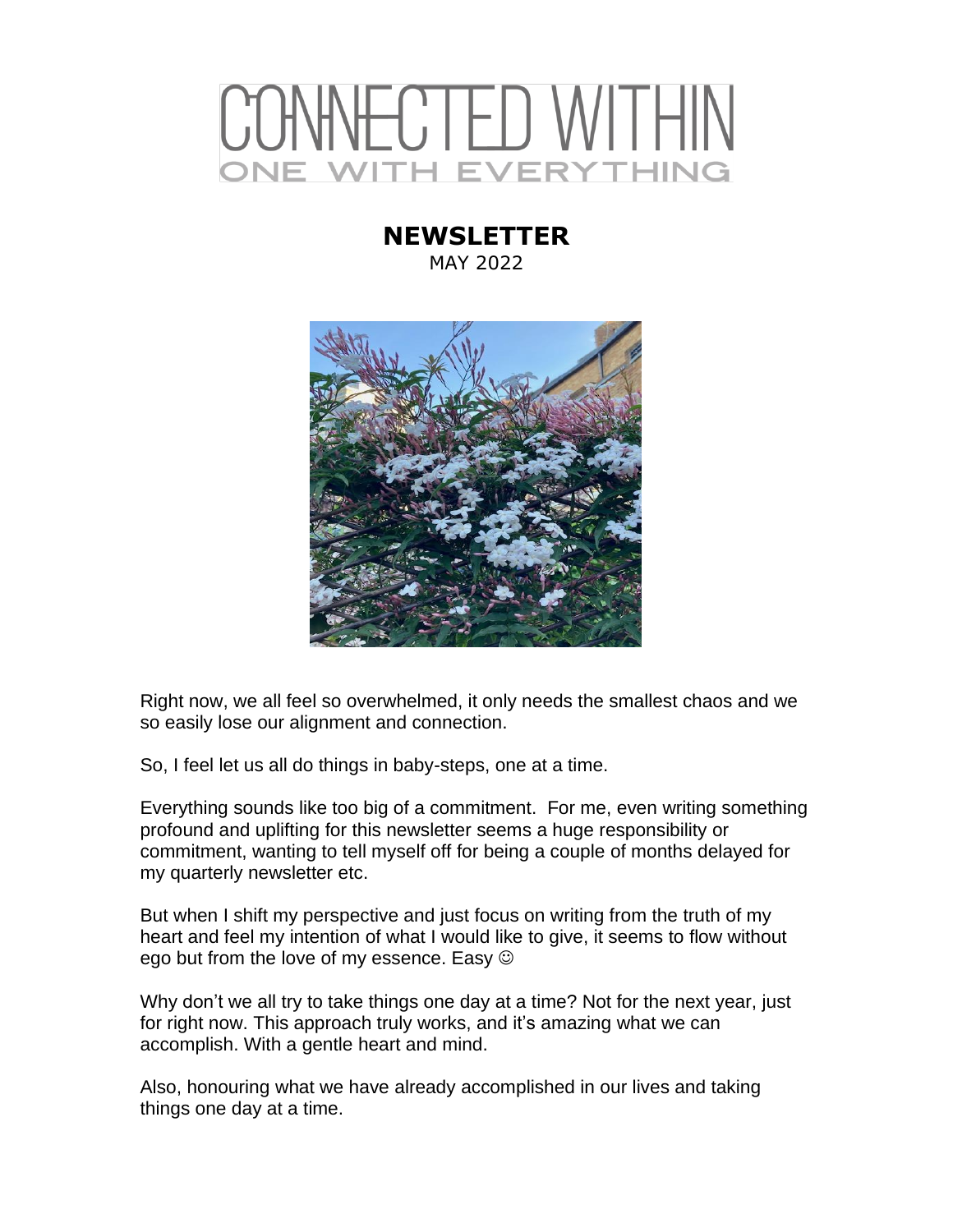## CONNECTED WITHIN **VE WITH EVERYTHING**

People everywhere are coming to the realization that becoming empowered is essential for personal health and healing, successful relationships, fulfillment of creative dreams, and even honest communications in every area of life.

### Virginia Woolf wrote

*"In health, we maintain the illusion, both psychological and outwardly performative, of being cradled in the arms of civilization and society. Illness jolts us out of it, orphans us from belonging. But it also does something else, something beautiful and transcendent: In piercing the trance of busyness and obligation, it awakens us to the world about us, whose smallest details, neglected by our regular societal conscience, suddenly throb with aliveness and magnetic curiosity. It renders us "able, perhaps for the first time for years, to look round, to look up — to look, for example, at the sky".*

I deeply believe that your Light is your life force. It is the fuel that we direct into every choice we make.

It is what we call energy until we are conscious enough of its power, to realize that this *Light within is*, at its more evolved state, *the essence of the Divine.*

So now let me get to my intention for this newsletter – encouraging you to

### **be defined from within not from outside! Don't' let anyone else define you but define your life from within, from your essence!**

Learn from the experiences encountered by releasing resistance and radiate joy and love from within!

And whatever your mind tells you, just gently **continue on at all costs,** which means **you continue with a greater spirit of cooperation, not feeling like a victim.**

We all can get so frustrated by people's constant demands or disregard for us. But when your heart is full of the joy practices self-honour, you start to embrace what you do and step into a space of **zero resistance and begin to feel deep compassion for yourself.**

In the moment you let go of resistance, you will experience the blessing of transformation.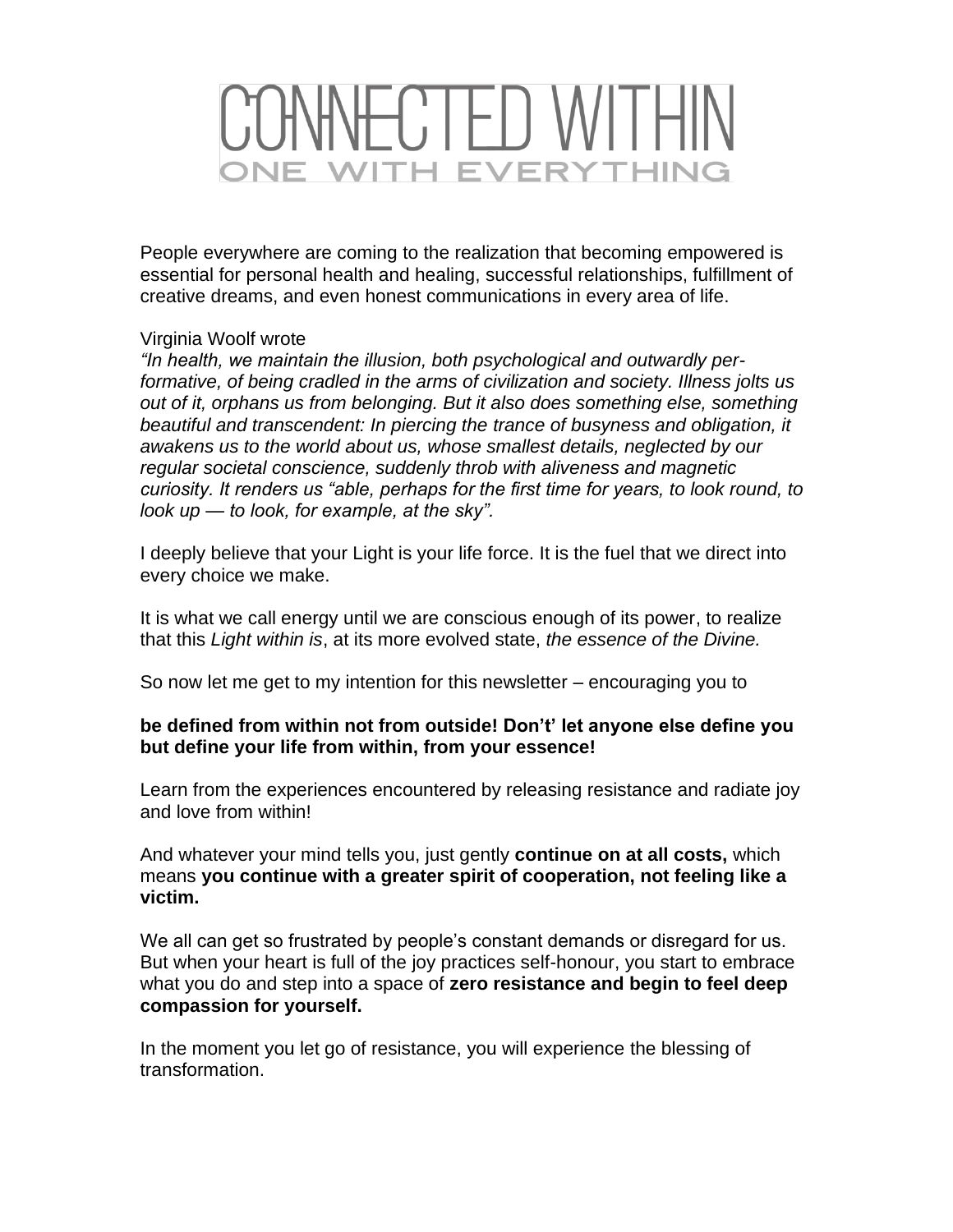

**That's when we transform the parts in us, that were or are judging others, believing that we were right, and the other was or is wrong.** 

**Truly pray for guidance to show you a way to surrender to the reality of a difficult situation as well as for compassion for any issue or person who you feel resistant to.**

When you look outside, for others to treat you with respect and understanding, give you validation and appreciation – you have to start with yourself. Receive it from within not expect it from outside!!

**Instead choose to focus on what you're gaining out of given experiences or relationships. Be grateful for the learning and growth offered by these situations, life presents you/ us with!**

**From this place of gratitude for the opportunity to do what you love; you will suddenly feel no longer at anyone else's whim.** 

**When we are fighting with someone, they have power over us, but when we accept a situation, we find a sense of liberation. So choose to liberate yourself from this!**

**Then the transformation that takes place inside of you will begin to manifest itself in your external world.**

If someone is not showing you the level of respect you deserve or is making it hard for you to do the work you know you're meant to do, **bring that damaged part of yourself into the light and see what choices you have.** 

You can take responsibility for the neglected parts of yourself that you might have failed to honor or respect. If we take full responsibility for the way people are treating us, which **we** are in some unconscious way allowing, then we will find that **we have the power to choose differently, and miraculously the people around us will change.**

If you need to leave a situation, then leave, but **know that the same thing might happen in the next job you take or in the next relationship you enter into.**